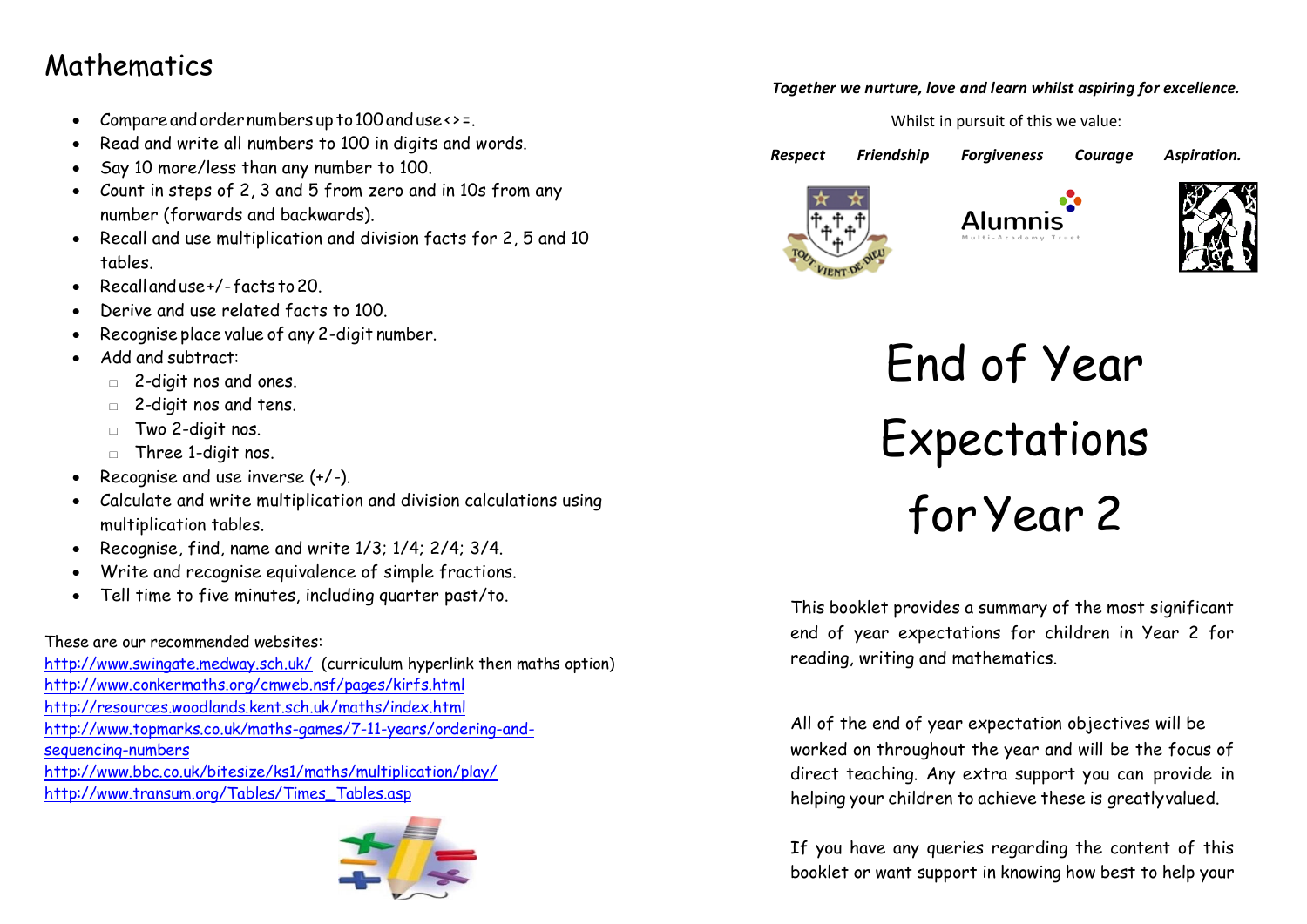child, please talk to your child's teacher.